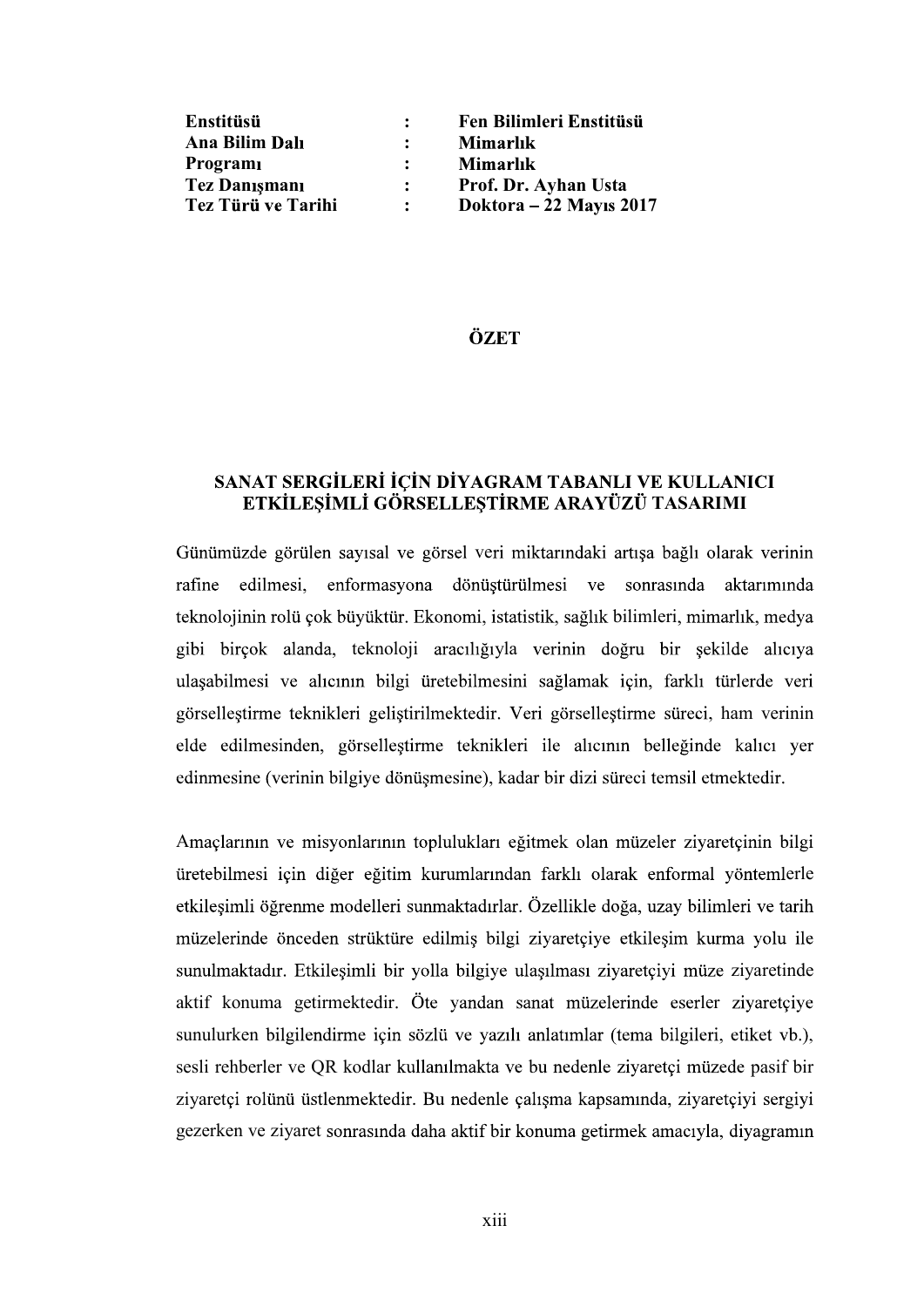soyutlama özelliğinden yararlanan ayrıca sergi hakkında görünür ve görünmeyen bilgileri düzenleyerek sunan bir görsellestirme arayüzü tasarımı yapılmıştır.

Arayüz, sanat sergilerinden elde edilen somut verilerin (sergi, eserler, temalar, müzenin sergi ve katalog oluşturmadaki tutumu vb.) soyut diyagramlara dönüstürülmesi ile kullanıcının kendi secimlerine ve talepleri üzerine görsel temsiller

oluşturacak şekilde tasarlanmıştır.<br>Kullanıcının etkileşimli görselleştirme arayüzü aracılığıyla oluşturduğu<br>görüntülerden veriler arasındaki örüntülerini ortaya çıkarması ve buna bağlı olarak<br>yeni bilgilere ulaşması bekle arayüzü aracılığıyla oluşturduğu veriyi dönüstürme, görsel yapılar ve görüntüler olarak dört asamadan olusmaktadır.

Görsellestirme arayüzünün tasarımı, sergi hakkındaki verilerin elde edilebilmesi, dönüstürülmesi ve sonrasında ziyaretçiler tarafından deneyimlenebilmesi için İstanbul Modern Sanat Müzesi'nin 2015 yılında açtığı temalı, süreli ve karma "Sanatçı ve Zamanı" sergisi üzerinden yapılmıştır. Serginin ham verileri sergi mekanında yer alan tema panoları ve etiket gibi yazılı kaynaklardan, müzenin sergi için hazırladığı kataloglardan ve internet ortamından elde edilmiştir. Görselleştirme arayüzünün tasarımının ilk aşaması olan ham verilerin düzenlenmesinde Getty Center tarafından geliştirilen CDWA (Categories for the Description of Works of Art) sınıflandırma sisteminin ana kategorileri kullanılmıştır. Sergide yer alan 183 eser için hazırlanan sınıflandırma sisteminde veriler yazılı ve sayısal olarak ayrıştırılmıştır. Veri karmaşıklığının oluşmaması ve bilgisayar tarafından verilerin daha kolay görsellestirilebilmesi için yazılı verilerin bir kısmı da sayısal verilere dönüştürülmüştür.

Dönüştürülmüş verilerin ziyaretçiler tarafından kolayca anlaşılabilmesi için veriler iki boyutlu görsellere dönüştürülmüştür. Dönüştürülmüş veriler birbirleri ile ilişkilendirilerek, temel tasarım öğelerinden nokta, çizgi, düzlem ve renk kullanımıyla eserlerin özelliklerini temsil eden görsel yapılar oluşturulmuştur. Görsel yapıları tanımlayan diyagramların oluşumunda, veri türleri arasındaki ilişkiyi görsellestirme özelliğine sahip Processing kodlama ortamı kullanılmıştır. Processing kodlama ortamı, bilgisayar ortamında düzenlenmiş verileri kullanarak görüntüleri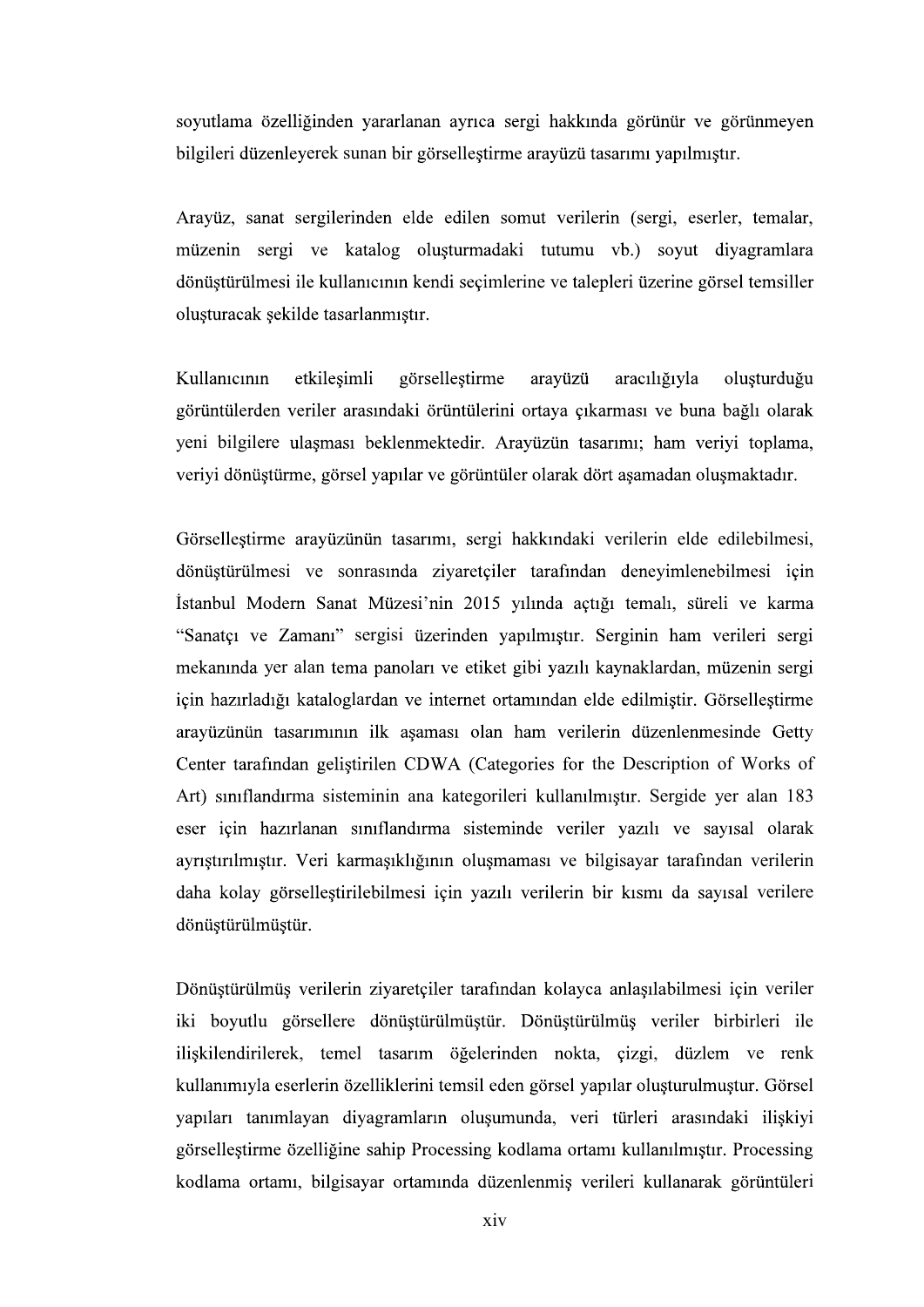oluştururken, sergi ziyaretçisinin fare(mouse) ve klavye kullanımı ile arayüzü etkilesimli bir sekilde kullanmasına olanak sağlaması nedeniyle bu tez çalısmasında tercih edilmiştir.

Calışma kapsamında hazırlanan diyagram tabanlı arayüz tasarımının kurgu aşamasında kalmaması ve çalışmanın başında belirlenen amaçlara hizmet edip etmediğini deneyimlemek üzere arayüz bir grup ziyaretçiye kullandırılarak ziyaretçilerin görüşleri alınmıştır. Üç aşamalı olarak gerçekleştirilen deneyim odaklı sorgulamaların ilk aşamasında ziyaretçilere arayüz tanıtılmadan sergi hakkında edindikleri bilgilere sorgulayan bir anket yapılmıştır. İkinci aşamada ziyaretçilere arayüz tanıtılarak arayüzü kullanma imkanı tanınmış, arayüz kullanımları gözlemlenerek görüntüler üzerinden elde edilen bilgiler gözlem tekniği ile kayıt altına alınmıştır. Üçüncü aşamada ise ziyaretçilere sergi ve arayüz deneyimi arasındaki benzerlikler ve farklılıklar sorularak, arayüzün kendilerine sunduğu olanaklar üzerine görüslerini bildirmelerini amaçlayan bir anket daha yapılmıştır.

Sonuç olarak sanat sergileri için kullanıcı odaklı, etkileşimli, dinamik, bilgi üretmeye teşvik edici bir arayüz tasarlamak üzere geliştirilen bu çalışmada ziyaretçilerin geri bildirimleri alınarak arayüz geliştirilmiştir. Arayüzün tasarım aşamasında kullanılan CDWA standartlarının evrensel olması ve seçilen serginin kapsamlı bir karma sergi olması gelecekte düzenlenecek sanat sergileri için de görselleştirme arayüzünün uyarlanabilmesini olanaklı kılmaktadır. Bu özelliği ile çalışma, tek bir alan için gelistirilmis, sabit ve müdahale edilemez bir çalışma olmak yerine diğer sergilere de uygulanabilen, esnek ve geliştirilebilir bir çalışma olma niteliği taşımaktadır.

Anahtar Kelimeler: Bilgi Erişimi, Veri Görselleştirme, Müze, Sanat Sergileri, Arayüz Tasarımı.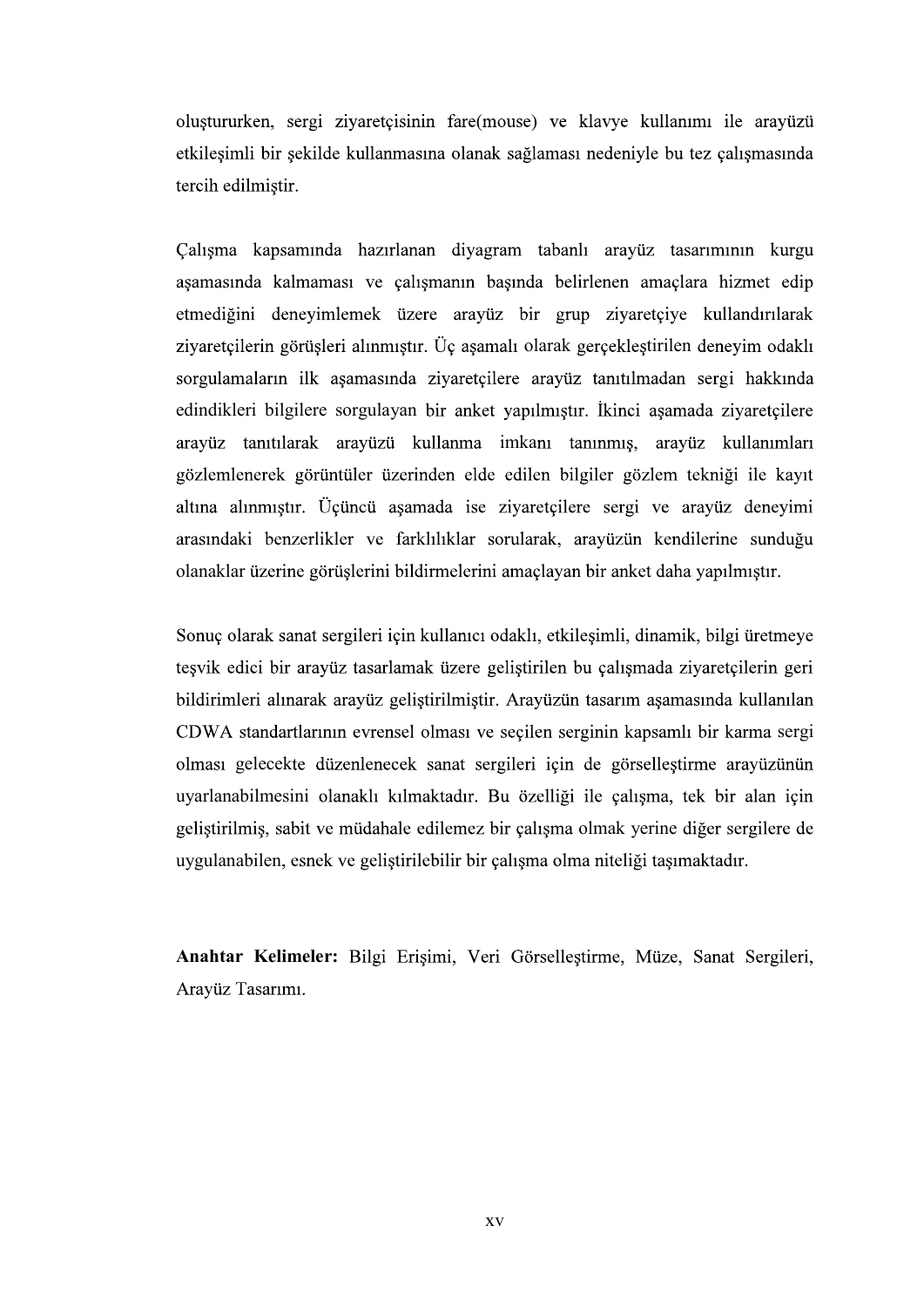| <b>University</b>               | $\mathbf{L}$ | <b>Istanbul Kultur University</b> |
|---------------------------------|--------------|-----------------------------------|
| Institute                       | $\mathbf{L}$ | <b>Institute of Sciences</b>      |
| Department                      |              | Architecture                      |
| Programme                       |              | Architecture                      |
| <b>Supervisor</b>               | $\mathbf{L}$ | Prof. Dr. Ayhan Usta              |
| <b>Degree Awarded and Date:</b> |              | $PhD - 22$ May 2017               |

## ABSTRACT

## A DIAGRAM-BASED USER INTERACTED INTERFACE DESIGN FOR ART EXHIBITIONS: A CASE OF THE EXHIBITION

In today's conditions, with the increasing data production, technology has undertaken a significant role in refining and transforming data to information and later in the transmission of data to users. Various data visualisation techniques have being developed in various fields such as economy, statistics, medical sciences, architecture and media in such a way that the data shall be transmitted to the user properly and the user can easily produce information out of it. Data visualisation represents a series of processes ranging from obtainig raw data to the consolidation of data in the memory of the user.

Since they take the responsibility to educate the various social groups, museums have developed different informal methods and interactive learning models for transforming the data to information. Especially in the museums of history, nature, space and zoology, the data is presented to the visitors after it is reorganized by museum specialists. With this design, data is presented in an interactive way to be explored by the visitor. In this way, visitors may gain an active role throughout the exhibition. On the other hand, visitors in art museums are generally passive observers of an art object that is exposed directly to the visitors' eye with verbal or written informative explanations (information about the theme and label etc.), audio guides and QR codes. For this reason, in order to make the visitors more active during and after the exhibiton, this study has aimed to design a diagram based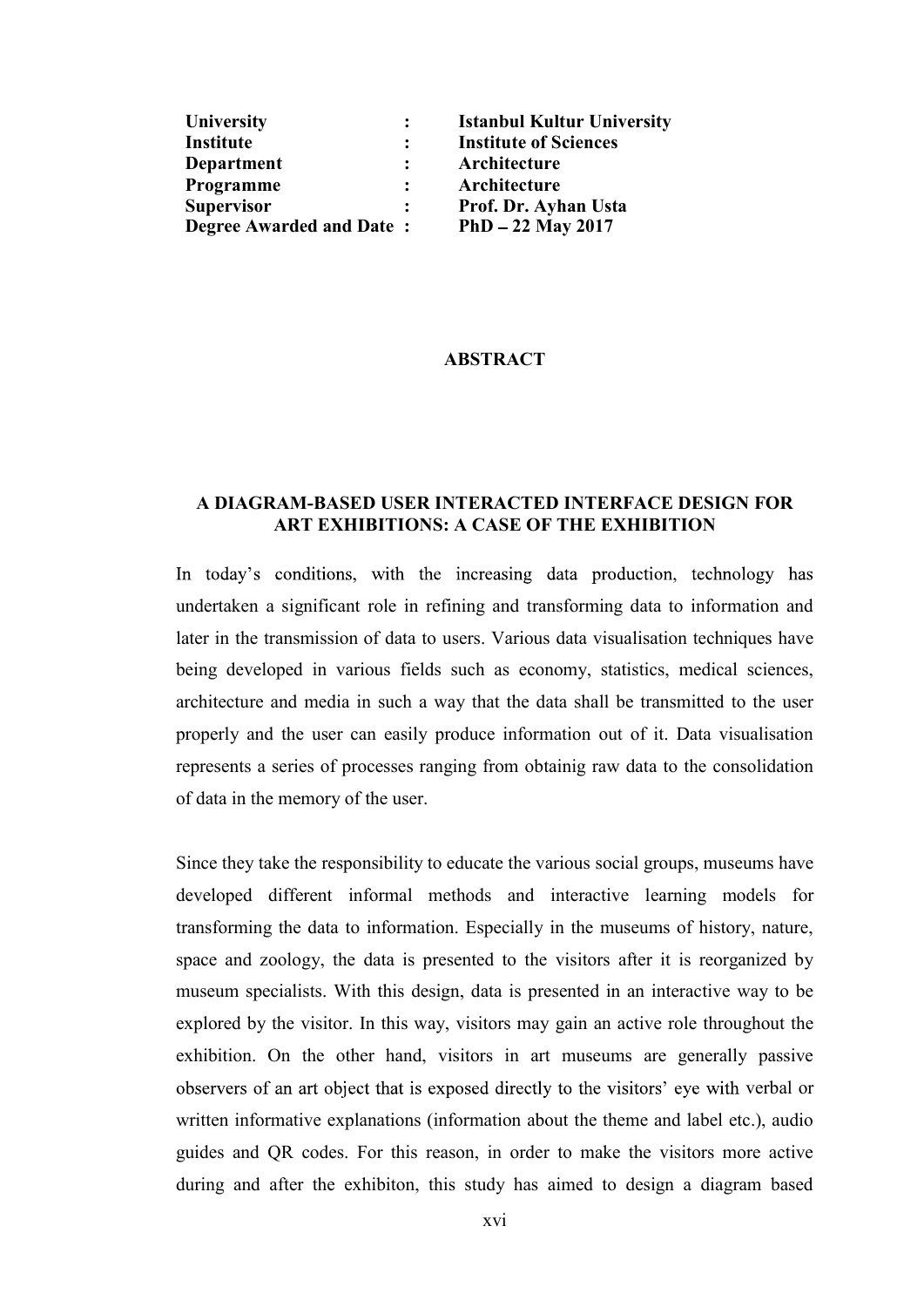visualisation and user interface, which arranges the visible and invisible data about the exhibition.

The user interface has been designed in a way to create visual representations a (exhibition, works of art, themes, attitude of the museum towards opening exhibitions and cataloguing the data) to abstract diagrams. The interactive interface enables the user to identify the relationship patterns between visual informations and thus aquire new information. The design stages include raw data collection, data transformation, visual structures and images.

The user interface has been implemented in the periodic and combined fort he exhibition "Artists in Their Time" hosted by İstanbul Modern Art Museum in 2015 in order to acquire organized data about the exhibition, transfrom and later bring it into the experience of visitors. The raw data of the exhibition were retrieved from the written sources (theme panels, label etc.) of the works in the exhibition area, the catalogues prepared by the museum and the Internet. The main categories of the classification system developed by CDWA (Categories for the Description of Works of Art) was used in the organisation of raw data that is the first step of design process of the visualisation interface. The data collected from 183 different works of art, were separated as textual and numerical data. In addition, certain parts of the textual data were transformed into numerical data in order to prevent data stack and make it easier for the computer to visualize the data.

The converted complex data set were represented with 2D visuals to make it easily understandable by the visitors. Some visual structures were built using the basic design elements like points, lines, planes and colours by linking the converted data with each other. In order to create diagrams that describe the visual structures, a coding environment called "Processing" was used for sketching/visualising the link between different kinds of data. Processing environment enables to create visuals by using the organized data by the computer environment. Therefore, we have used it in this study to make it possible for the visitors to use the interface interactively with the help of mouse and keyboard.

xvii